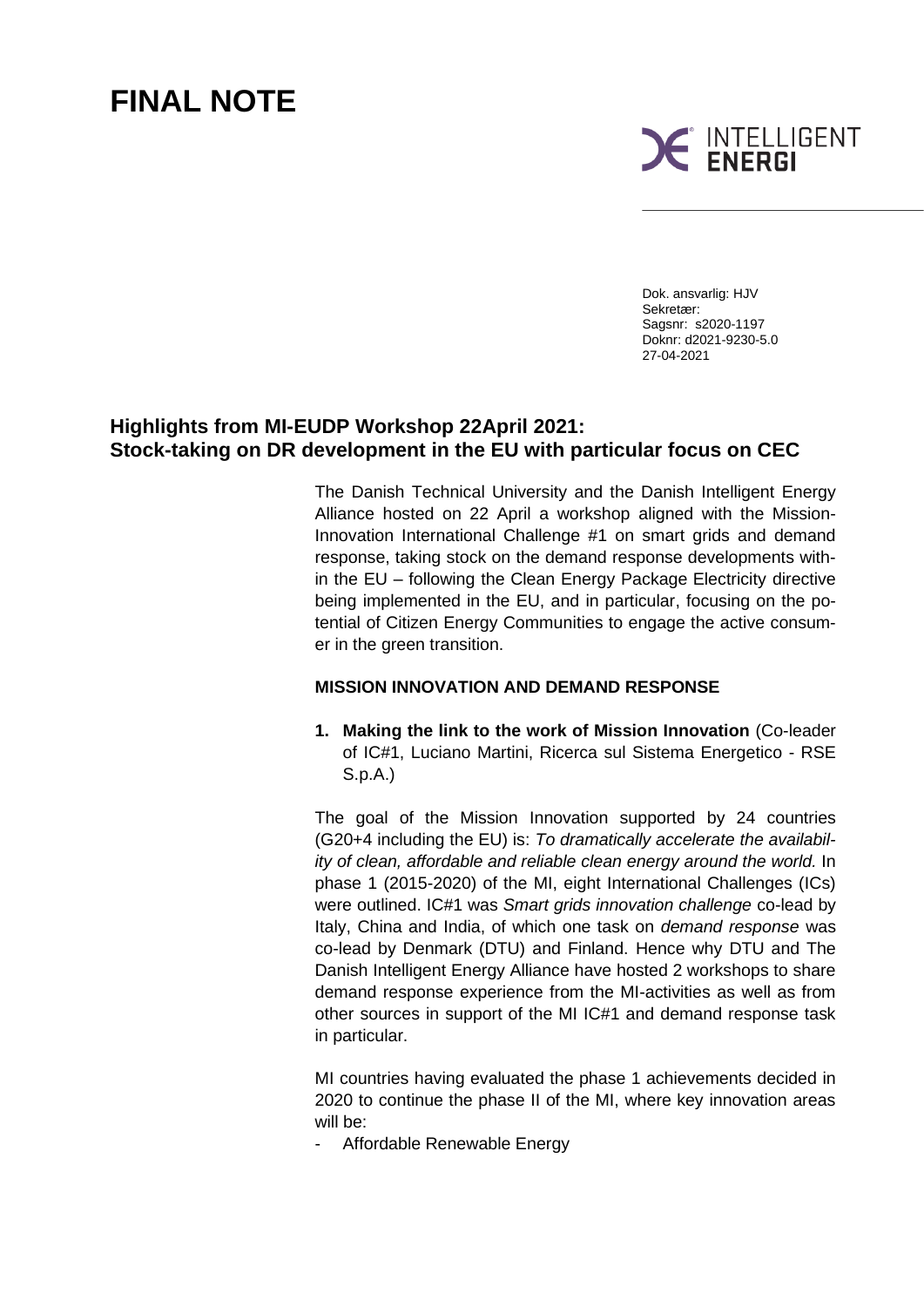- System flexibility
- System integration

The MI phase II - work has a focus which may provide relevant findings and new cases to inspire the future work on demand response, re system flexibility and system integration focus). Hence, we will monitor the future MI work in order to disseminate relevant results and experience across the involved countries. **To do #1**

### **OVERVIEW ON EU DEVELOPMENTS IN DEMAND RESPOND**

#### **2. Aggregator implementation models (AIMs) across Europe (**Aurora Saez and Hans de Heer, DNV)

The work conducted by DNV and presented in USEF-documents gives a comprehensive overview of the applied aggregator models across Europe.

In 2020 interviews were conducted and conclusion on what type of AIMs were applied across member states lead to this overview:

## Overview aggregator implementation models for selected European countries<sup>1</sup>



<sup>1</sup> source: Flexibility deployment in Europe, USEF (A. Saez, H. de Heer, M. van der Laan), 4 March 2021

The conclusions are:

That split responsibility will improve the market access for the independent aggregator (The model implies that supply of energy to flexible assets is controlled by the Aggregator and the BRP-Aggregator with supply of energy by the Supp-Aggregator on one side and the supply of energy to non-flexible assets with no aggregator involved on the other side). This model will have the lowest impact on the market situation and on regulation. This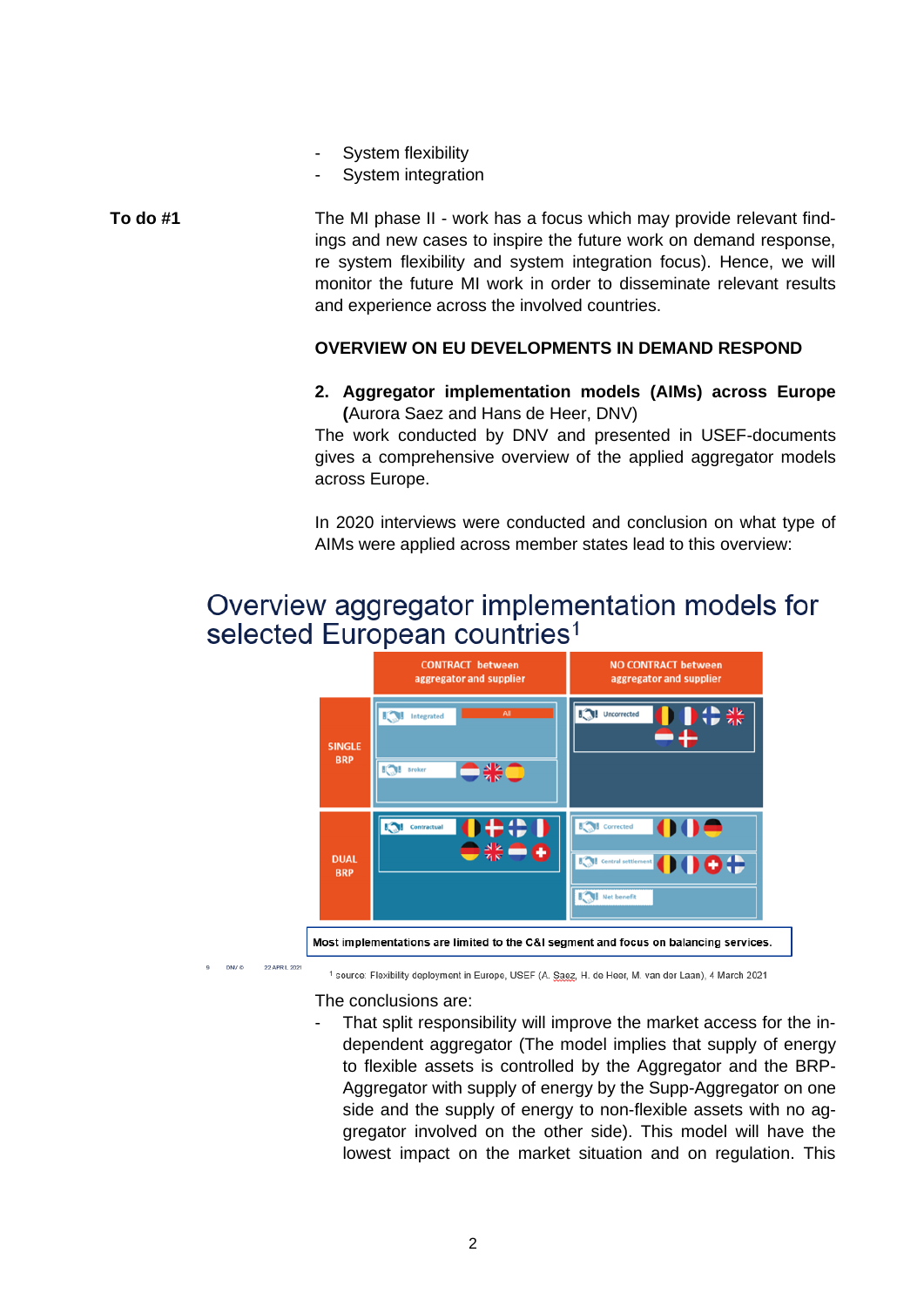way of introducing the independent aggregator requires that the aggregator supplies energy for the active customer which is part of a flexibility service.

- DNVs cost-benefit-analyses concludes that including an extra model with dual BRP and no contract btw aggregator and supplier will improve the level playing field btw independent aggregators and existing market players (that is either the corrected model og the central settlement model), and the central settlement model will be an advantage to the consumer.
- As verified by DELTA-EE (sse below) the implementation of the EU electricity directive is not in place, and it would be highly relevant ot continue to identify the aggregator models implemented in various countries. **To do #2**

#### **3. Post Electricity directive implementation stock-taking b**y Joao Coelho, DELTA-EE

On behalf of SmartEN, DELTA-EE has several times made a mapping of progress in demand response flexibility across the EU. The score assigned for the various countries is not estimating the potential of demand response in the respective countries. It is a score telling about the current level of activities in the particular country, based on evaluation of the five indicators mentioned below.

#### **Scope of Market Monitor:**

- Availability and accessibility of DSF to value streams
- Monetisation of DSF in value streams
- Breadth of asset types used for DSF
- Breadth of customer segments engaged with **DSE**
- Number of stakeholders active with DSF



The overall picture looking over the past 8 years is that progress is happening, and things are moving in the right direction. France, UK, Ireland and Belgium are more advanced in the DR developments. Ancillary services in terms of value streams and industry in terms of customer segment play a significant role. Many aggregators are active across the EU but still the UK is leading in terms of highest numbers of aggregators in the market.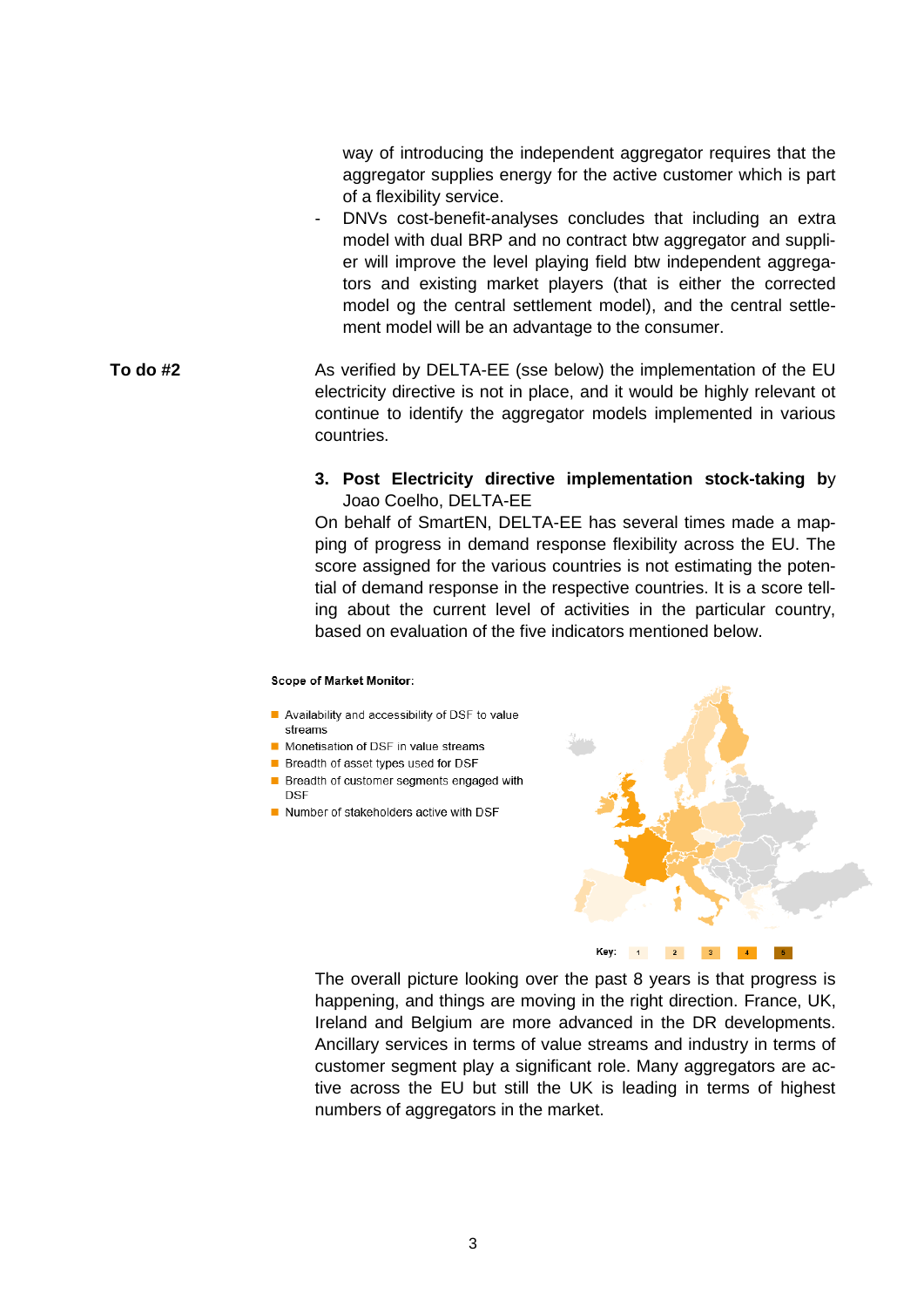In terms of specific implementation of the Electricity directive ten countries were interviewed and the conclusion is that the implementation of Demand Side Flexibility provisions is far from fully implemented.

There is a continuous need to follow-up on the overall market developments within demand response, and a particular need to follow-up on whether the electricity directive is fully implemented. **To do #3**

> OVERVIEW ON PURPOSE AND STATUS OF CEC IMPLEMENTA-TION

#### **4. Clean Energy Package and Citizen Energy Communities** by Achille Hannoset, DG ENER

One key purpose of the Clean Energy Package is to empower the consumer in the green transition, hence introducing Citizen Energy Communities (incl. REC and LEC) is a tool:

- To increase public acceptance for new energy projects
- To mobilise private capital and
- To create a potential tool for activating flexibility

The various elements of the Electricity directive and the RES directive forms the framework of the member state implementation. And leaves room for flexibility in the way member states can implement Citizen Energy Communities (CECs, Renewable Energy Communities (RECs) and Local Energy Communities (LEC). But the DG ENER underlines that in wording the directivethere is:

- a fundamental focus on the Communities as a social concept and not a concept for chasing financial profits
- a focus on up-take of RE and active consumers engagement but not on incentivising parallel infrastructure or micro-grids. The directive is clear on the issue of direct lines etc.
- The rules for CECs includes rules for RECs, but it is more difficult to qualify as REC, so once this is done, RECs have more privileges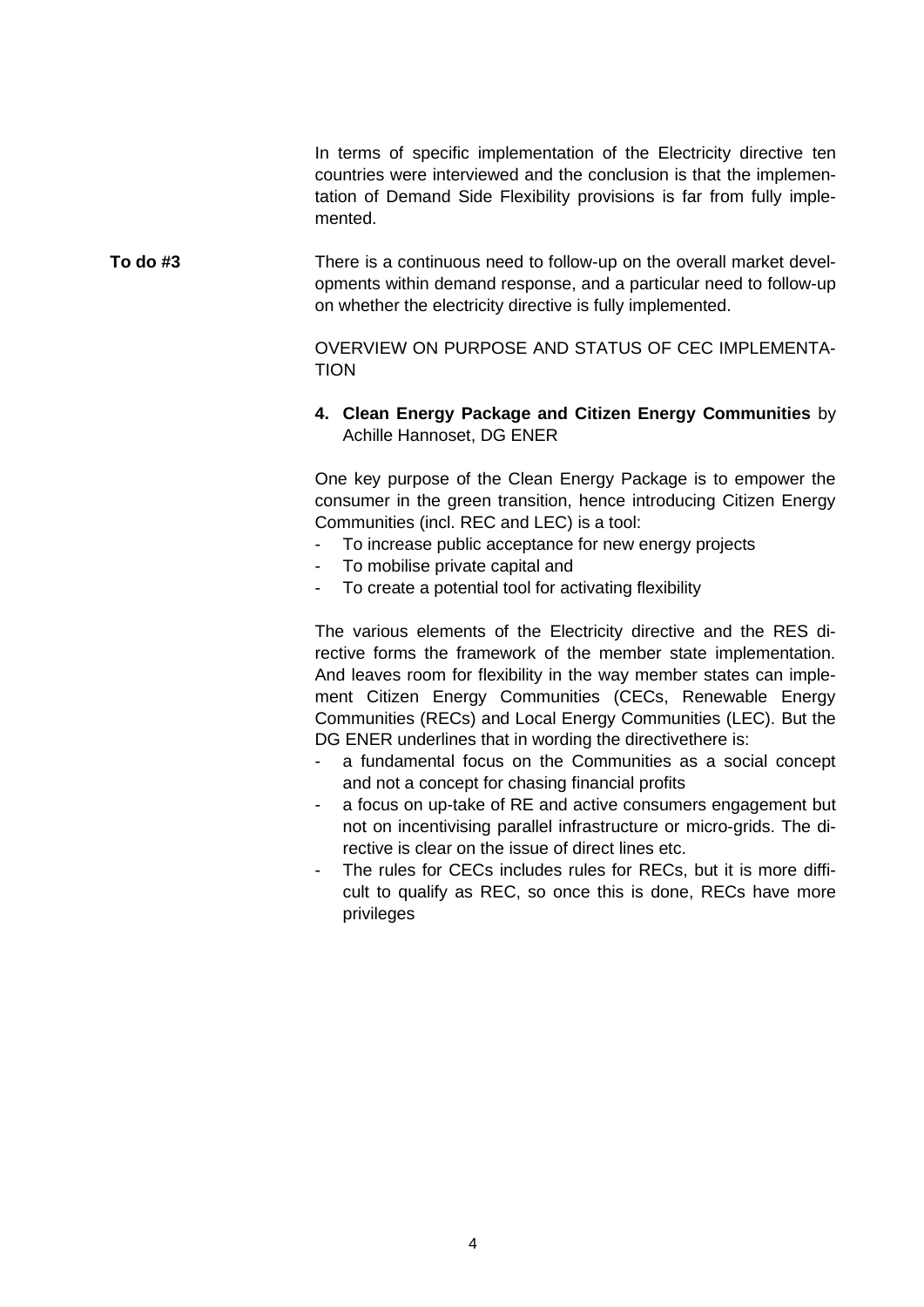

**5. The new regulatory framework of CECs from a Danish Perspective** by Jonas Katz, The Danish Energy Authority

The Danish process of implementation has revealed a number of challenges in order to establish "a fair and balanced implementation that is adapted to the current state of development and design of the Danish electricity market."

*Specific challenges have been:* 

- To enable sharing through the public grid
- To ensure an appropriate recognition of benefits to the local grid
- To avoid cross-subsidisation at the expense of other system users

These have been addressed in the following way:

- No right to own, establish, purchase or lease distribution network
- Sharing of electricity:
	- o Handled through established market processes on the public grid
	- o Sharing renewable energy is based on guarantees of origin
	- o Clearly distinguished from self-consumption
- Grid tariffs and taxes:
	- o Consumption is subject to tariffs and taxes
	- o Local communities should face tariffs reflecting benefits for the local grid if applicable
	- Consistency with renewable energy communities
- No cross-border participation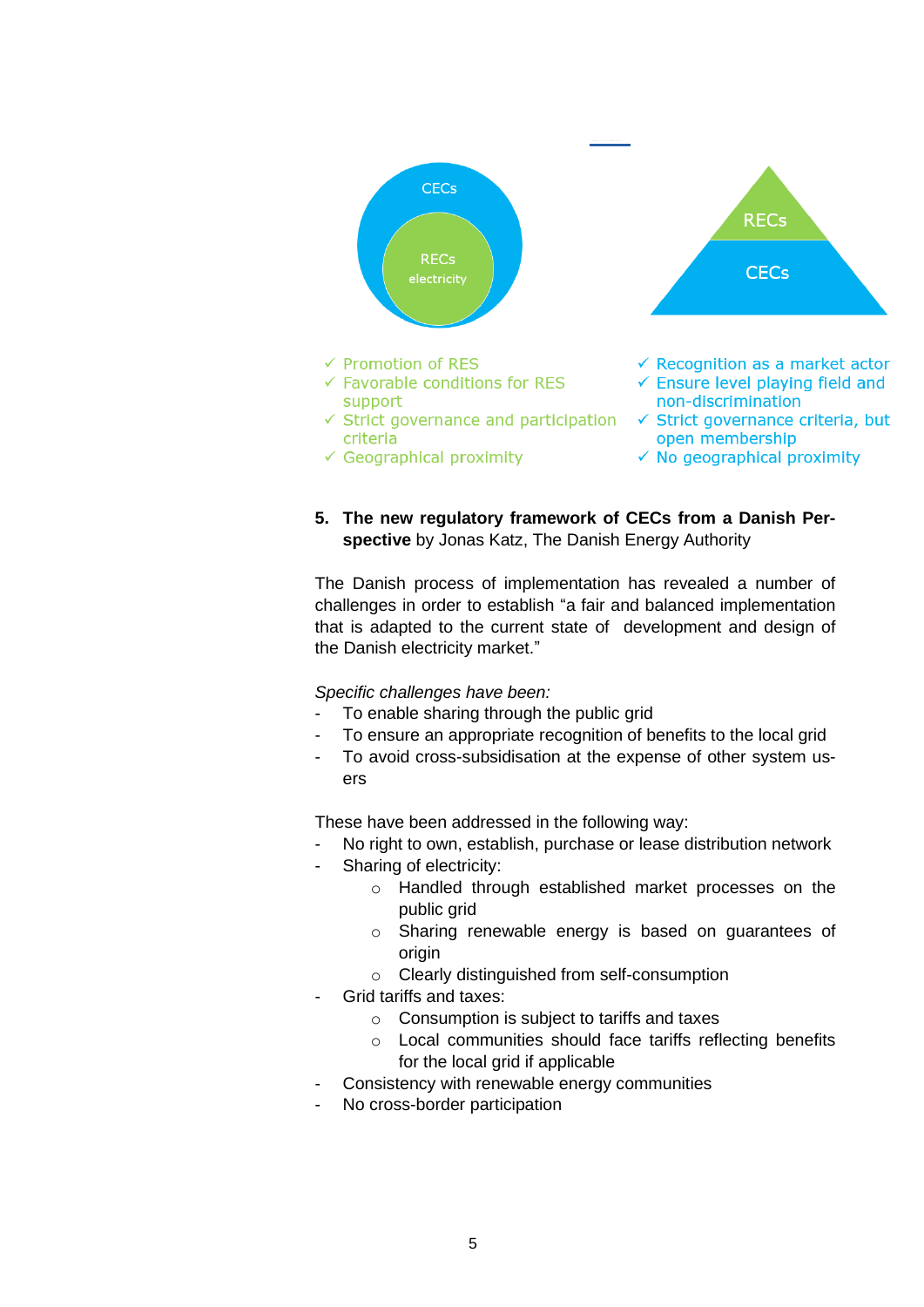Hence the implemented principles for energy sharing are pictured as shown below:



#### · Conish Energy

From the presentation and discussions it is clear that those wanting to create CECs should be enabled to share energy but not create parallel grids / micro grids. However, this later element seems to be key to the position of CECs when observing DSOs as being reluctant to co-operate with new CECs making it easier for them to implement a particular CEC where the business case falls due to the grid tariff and taxation.

From the EU Commission perspective as well as the DSO perspective, cost-reflectiveness in tariffs is essential, while also not wanting to stand in the way of CECs in their pursue of engaging the active customer. Hence on the to-do-list of the Danish Intelligent Energy Alliance we wish to collect cases (in Denmark and the EU)i and continue the dialogue with CECs with a focus on:

- How are CECs supporting congestion challenges in the grid
- How are CECs able to deliver flexibility to balance the energy market (ancillary services)
- How are CECs able to mobilize the consumers
- Do CECs see a need for assistance from commercial players and a way to pave the way for new innovative business models where CECs facilitate the active consumers engagement in the green transition
- **6. Overview of EU developments on Citizen and Local Energy Communities**, by Andreas Tuerk, Joanneum Research

EU developments on CECs have been assessed through the BRIDGE Horizon 2020-project and THINK-E and Joanneum Research are leading a taskforce on energy communities which concludes on future challenges based on the assessment. Conclusions is as demonstrated below.

**To do #4+5**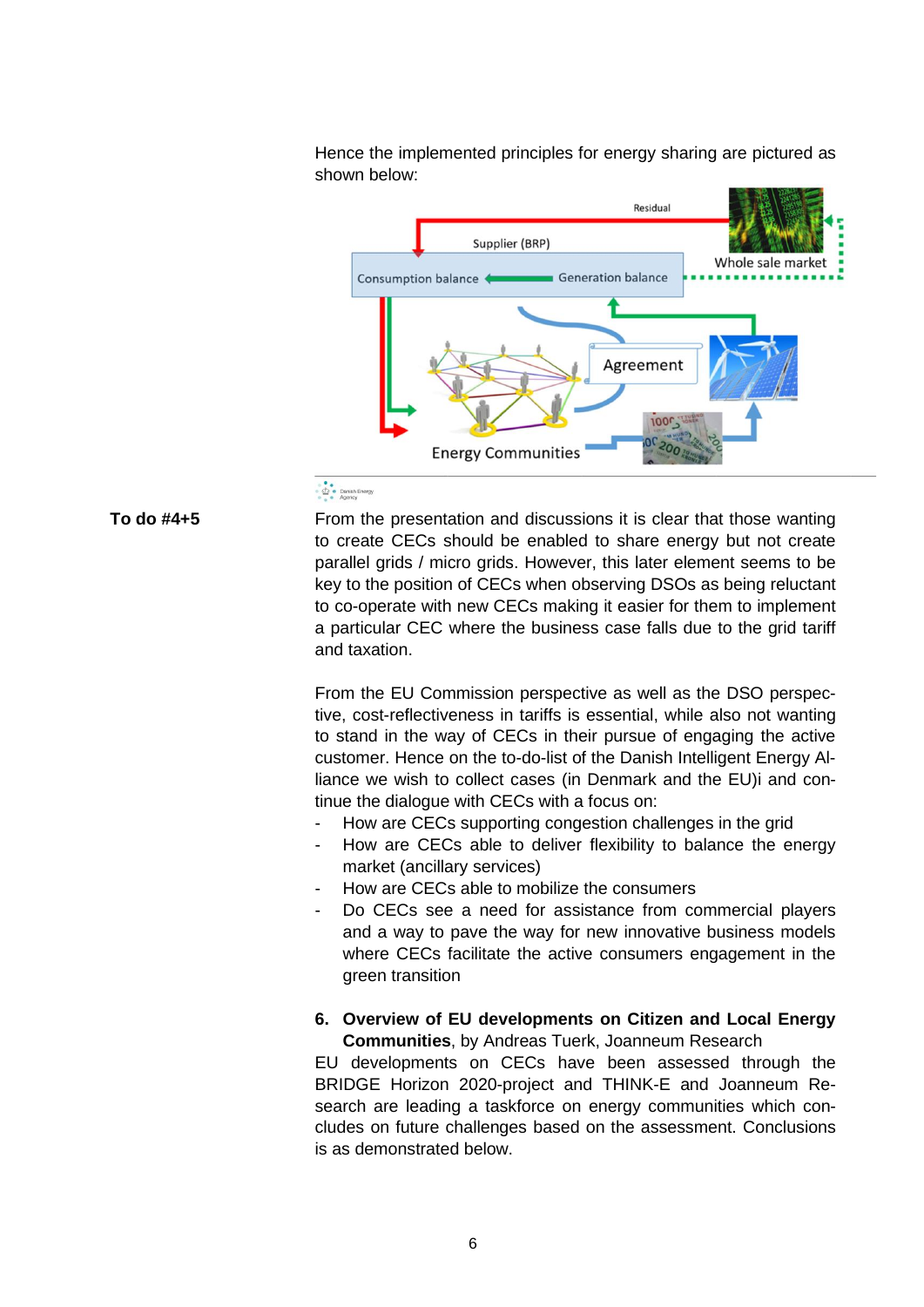# **Status of transposition**

| Country                  | Renewable energy communities | <b>Citizen energy communities</b> |
|--------------------------|------------------------------|-----------------------------------|
| <b>Austria</b>           |                              |                                   |
| <b>Belgium: Wallonia</b> |                              |                                   |
| <b>Belgium: Flanders</b> |                              |                                   |
| <b>Czech Republic</b>    |                              |                                   |
| Croatia                  | draft                        |                                   |
| <b>Denmark</b>           |                              |                                   |
| <b>Estonia</b>           | draft                        | draft                             |
| <b>Finland</b>           |                              |                                   |
| <b>France</b>            | draft                        | draft                             |
| Greece                   | ✓                            | √                                 |
| Ireland                  | ✓                            |                                   |
| Italy                    |                              |                                   |
| Lithuania                |                              |                                   |
| Luxemburg                |                              |                                   |
| Portugal                 |                              |                                   |
| Poland                   | draft                        |                                   |
| Slovenia                 |                              | draft                             |
| Spain                    | draft                        |                                   |
| Sweden                   | draft                        | draft                             |

Furthermore, it is underlined that:

- "Many countries implement RECs but it is really just Collective-Self-Consumption" hence not adding to the overall purpose of active customer engagement in the green transition, as outlined by DG ENER.
- Many focus on electricity potentially expanding to other RE sources eventually, central and eastern European countries on renewable heat
- Physical expansion, proximity and governance have been assessed and the conclusion is e.g. that most member states requires that that a **majority of the members or all of the members of an REC** have to be located in or have ownership in defined spatial boundaries of the REC
- Most member states implement CECs without requirements of DSO procurement of flexibility, hence no link to what DG ENER points to as one out of three main purposes of the CECs/RECs/LECs

Conclusions based on interviews with regulators are:

- Benefits of ECs to system are unclear
- Indirect support via ECs takes place in Italy, Austria and Portugal through reduction of energy taxes and surcharges
- Strong focus on self-consumption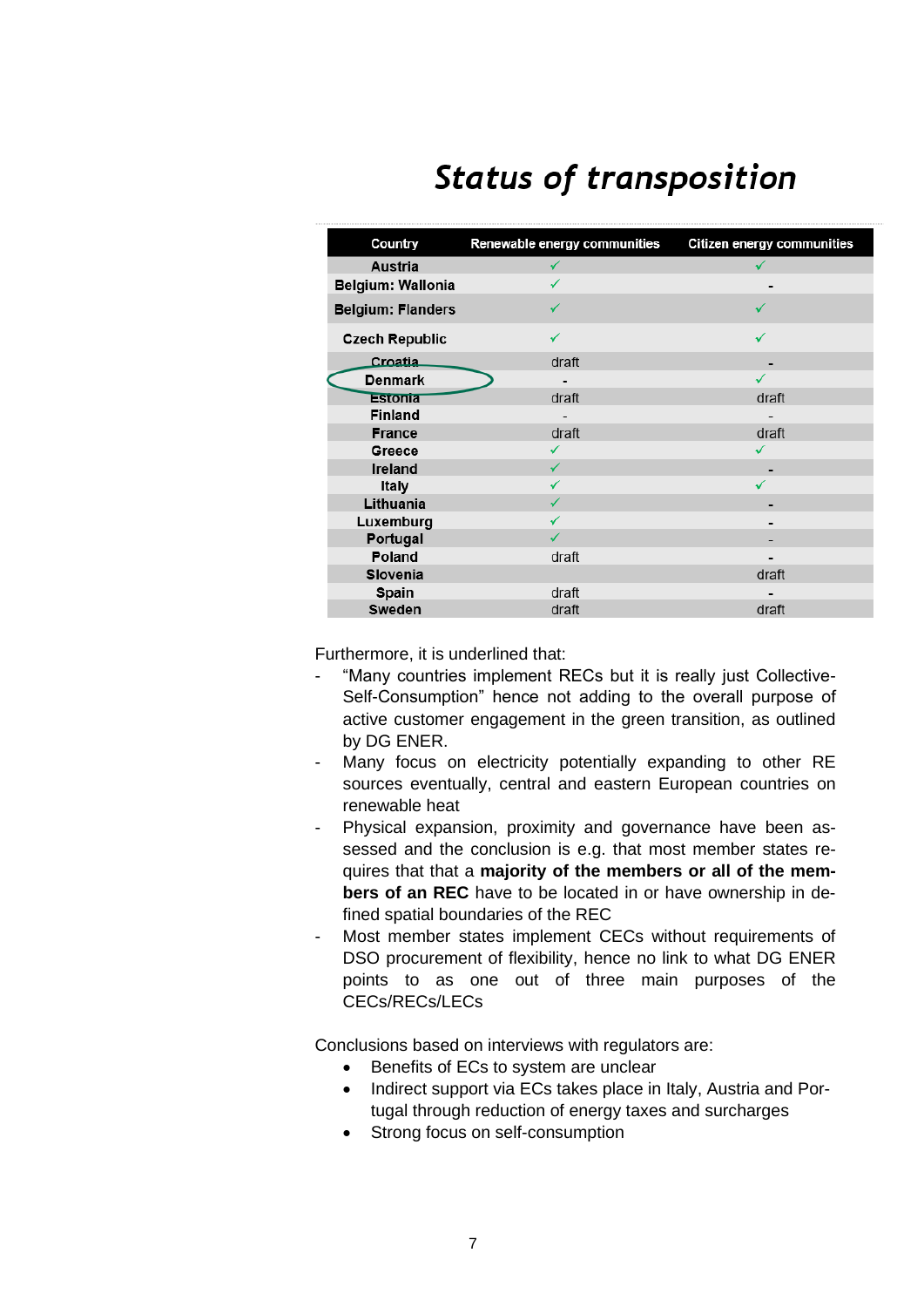• Approach to flexibility services unclear (ECs transposition is too often seen and developed independent from article 32 of Electricity Market Directive- on flexibility, Belgium and Lithuania being the only exception) Future challenges as concluded by the task force of JR and Think-E: - Members states risk mixing policy and regulation – a question of weight on cost-reflectiveness vs. support/incentives for CECs - Need for CBA considering all costs (metering, digital infrastructure, local assets and operational management) versus all benefits - Baselines are missing, i.e. risk of remunerating "business as usual" Risk of conflicting messages (and investments) when targeting self-consumption as well as future flexibility Risk of overinvestments in technology, conflicting with the EU ambition on a circular economy There is a need to reassess developments on an EU level, once more cases in various countries have been developed and may be assessed in terms of the three key purposes of the EU Commission: o Public acceptance o Capital mobilisation and o Flexibility potential

**To do #6**

**7. International implementation of energy communities: Drivers and barriers,** by David Shipworth: Chair – Users-Centred Energy Systems, A Technology Collaboration Programme (TCP)**,** IEA

In the current activities of the TCP focus is on the work of Global Observatory on Peer-To-Peer, Community Self-Consumption and Transactive Energy (GO-P2P) launched in september 2019 with 170participating parties.

The aim of LECs is power balancing, as described in this slide: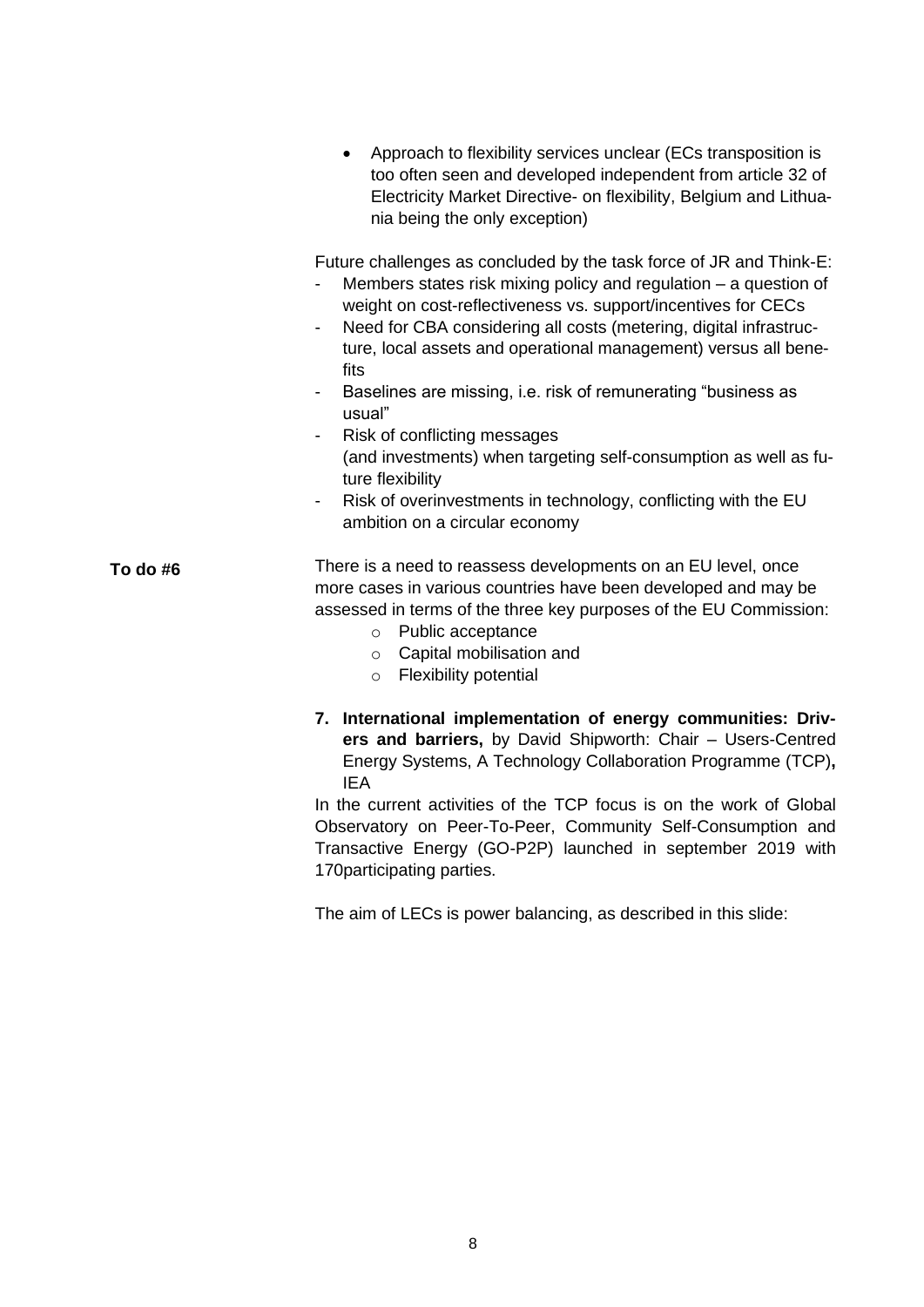## **Power balancing in Local Energy Communities** UsersTCF



The work of IEA in this field has assessed the litterature on LECs implication of ECs (defined as *Peer-2-Peer, Transactive energy (US)and Collective-Self-Consumption and Citizen Energy-Communities*); in:

- the power system integration (eg. The risks of high Reintegration and the cyber risk, and the benefits in terms of peak shaving and taking pressure off substations etc.)
- the social and economic value (eg. demographic factors younger, wealthier people with higher education are more likely to be part of an LEC-, complexity of the LEC eg. on data security issues; local benefits often economic and social etc.)
- as well as policy and regulatory challenges. (eg on the need for platforms enabling transactions of energy, the problem of a single supplier framework, the legal status of prosumers, – when selling to each other; data sharing af GDPR-issues)

The key challenges in implementing Energy Communities (ECs) are:

- this is work in progress so currently there is no best practice, no clear pathway to scale…
- The flow is that: a. policy outcome dictates b. the regulatory change c. which determines the business model d. which drives behaviour…
- BUT distributional impact matters

The observation is that narrow casting of RE production and energy demand is not yet made.

Theres a need to think carefully about the policy aims. If the aim is energy poverty vs. Renewable energy up-take then the incentivized tariff system will change the design of the entire system. This has not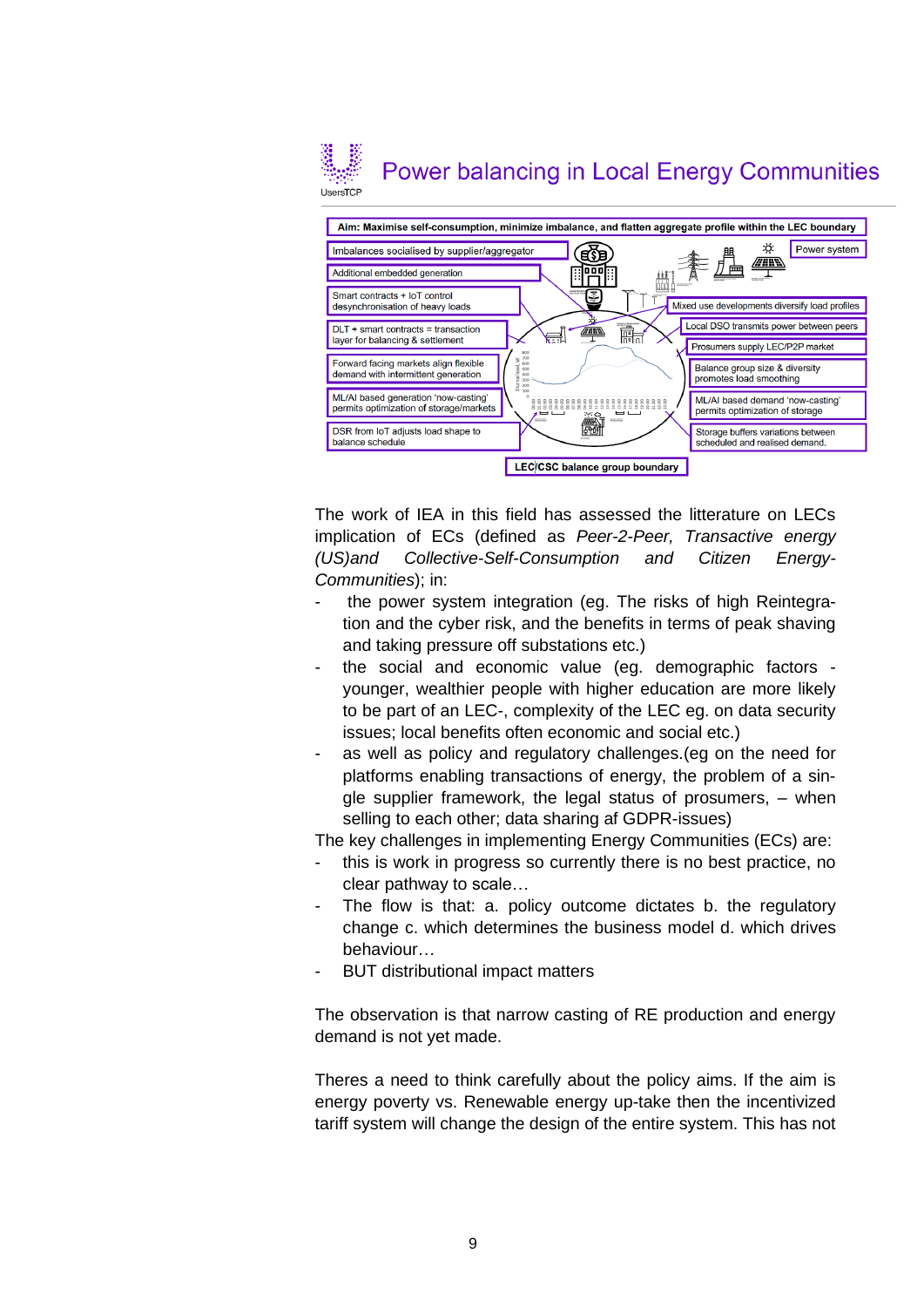been well thought through by policy makers when establishing the framework of ECs.

So if the policy aim is the power system integration: The advice is to look at where there are network constraints, this is where ECs make sense from a power system perspective.

The evidence identified so far by the Global Observatory on Peer-To-Peer, Community Self-Consumption and Transactive Energy (GO-P2P) and litterature review conducted is important to follow going forward, and include these evidence in the assessment of the EU experiences on the field of ECs in the coming years. **To do #7**

#### **8. socialRES** by Mikhail Hamwi, ESTIA, France

**The aim of SocialRES** is " to close non technological research gaps that impede the widespread uptake of social innovation business and service models in the European energy sector".

#### **To achieve the project's aim the following activities have or will be carried out:**

- Definition of the driving factors for social innovation in the energy sector
- Comparative analysis of busines models for social innovation
- Definition of the behavioural aspects related to social innovation
- SWOT analyses of the SocialRES case study and matchmaking events
- Policy recommendation for using the potential of social innovation

# **SocialRES strategy to foster Energy Democracy through Social Innovation**



The expectation is that the project will enable: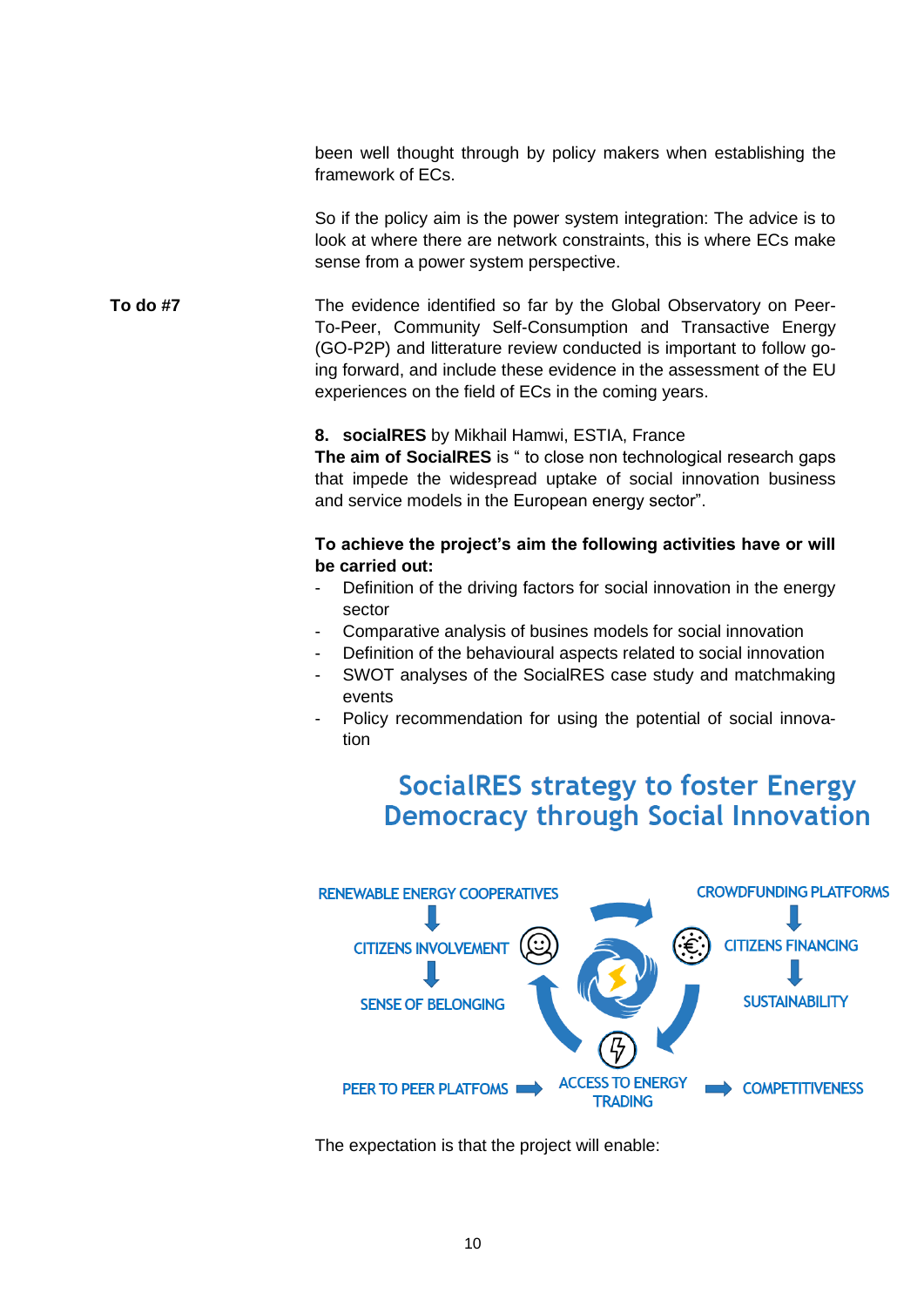|                                                                  | Larger up-take of RE and increase crowd-funding<br>Enhance energy democracy because energy communities are<br>more cost-effective than individual projects due to the aggregat-<br>ed potential<br>Energy security is enhanced due to the RE-integration with ag-<br>gregation of supply and demand-side flexibility<br>Strengthened local economy, because the local revenue of ECs<br>is 8 times higher than the local revenue of external investor-<br>owned projects<br>So far the consortium behind the socialRES-project has conducted 9<br>case studies which have been assessed in terms of organizational<br>practices behavioural aspects.                                  |  |
|------------------------------------------------------------------|---------------------------------------------------------------------------------------------------------------------------------------------------------------------------------------------------------------------------------------------------------------------------------------------------------------------------------------------------------------------------------------------------------------------------------------------------------------------------------------------------------------------------------------------------------------------------------------------------------------------------------------------------------------------------------------|--|
|                                                                  | 400 CECs in France, Spain and Germany took part in a survey:<br>Self assessing what was most important for their participation in<br>the CEC: In Germany more weight was put on high annual return<br>in the CEC, Spain and France put more weight on CO2-<br>reduction. The minimum investment came in as the second most<br>important factor in all countries<br>Contributing towards energy independency for the country as<br>$\overline{\phantom{a}}$<br>well but less so for the region was important to more than 50% of<br>the CECs in all three countries<br>Social benefits from being part of the CEC was given higher im-<br>portance in Spain and France than in Germany |  |
|                                                                  | The socialRES study is finalized around the turn of the year 2021-<br>2022.                                                                                                                                                                                                                                                                                                                                                                                                                                                                                                                                                                                                           |  |
| To do #8                                                         | The report concluding that: The local revenue of ECs is 8 times<br>higher than the local revenue of external investor-owned projects<br>needs to be shared                                                                                                                                                                                                                                                                                                                                                                                                                                                                                                                            |  |
|                                                                  | The finalisation of the socialRES is of interest and will be looked into<br>eary2022 when the project has been finalised.                                                                                                                                                                                                                                                                                                                                                                                                                                                                                                                                                             |  |
|                                                                  | 9. Cases of inspiration                                                                                                                                                                                                                                                                                                                                                                                                                                                                                                                                                                                                                                                               |  |
|                                                                  | <b>Brixton - UK case</b> (David Shipworth) - there is a need of sandbox<br>because of the conflicts with policies                                                                                                                                                                                                                                                                                                                                                                                                                                                                                                                                                                     |  |
| Copenhagen carbon<br>neutral by 2025<br>(Øystein<br>Leonardsen): | Copenhagen carbon neutral by 2025 (Øystein Leonardsen):<br>The Goal of Climate Task Force: Integrate the KBH2025<br>$\circ$<br>Climate Plan into local demonstration areas around Co-<br>penhagen; Engage citizens in the green transformation;<br>Use the local demonstration areas as Living Labs scale<br>the'good solutions' to other parts of Copenhagen                                                                                                                                                                                                                                                                                                                         |  |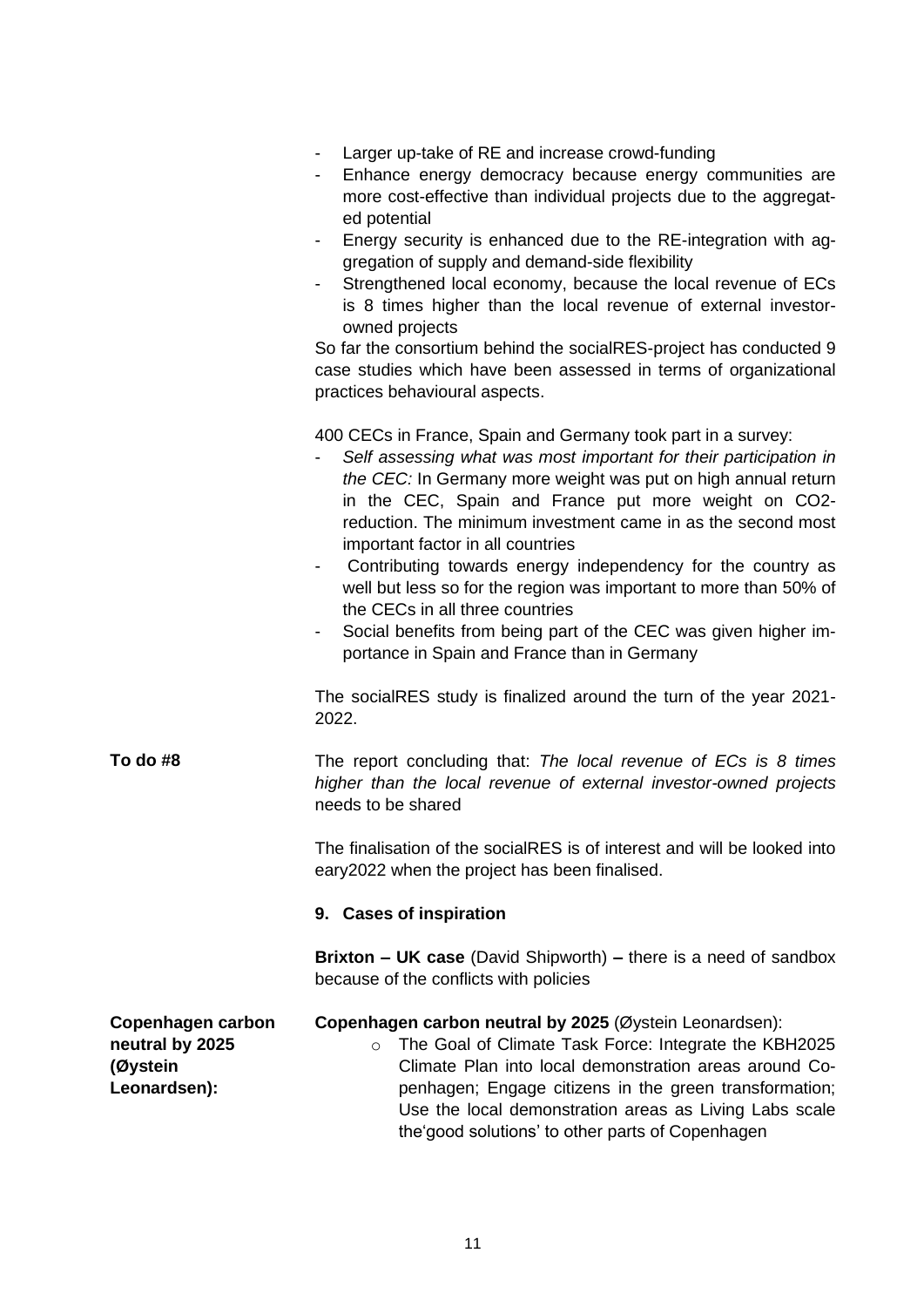- o There are three thematic tracks: energy optimization; retrofitting of buildings and Renewable energy utilization. Local demonstration to take place in five neighbourhoods (e.g Folehaven and Aldersrogade-kvarteret).
- o Key questions raised by the CPH-experience so far: Some questions to reflect on:
	- Legislation does not favor Citizens Energy Communities (CEC) which governance models can be used?
	- The mix between technologies and energy sources ( heatpumps ,batteries, head storage, PV, heating, cooling and electricity) expands the complexity to ordinary citizens is IT the only solution?
	- One goal is engaging citizens in the green transition. How can CEC's be a locomotive in this process?
	- Renewables are unstable and often off season (no sun in the winter) can CECs really contribute to flexibility and lower the peak energy demand peak from centralized systems?



**Avedøre Green City by Erik Christiansen:** **Avedøre Green City** by Erik Christiansen:

- o **Defined An Overall Development Plan:** First Step: A Strategic Energy Plan:
	- - What is sustainable energy in our area?
	- - Which technologies? Which data do we possess?
	- - Do we need changes in infrastructure?
	- - How can buildings and land improve our plan?
	- How can we influence the energy infrastructure?
	- - Investment plan/time schedule?
- o **Goals of the project:**
	- Data on energy consumption.